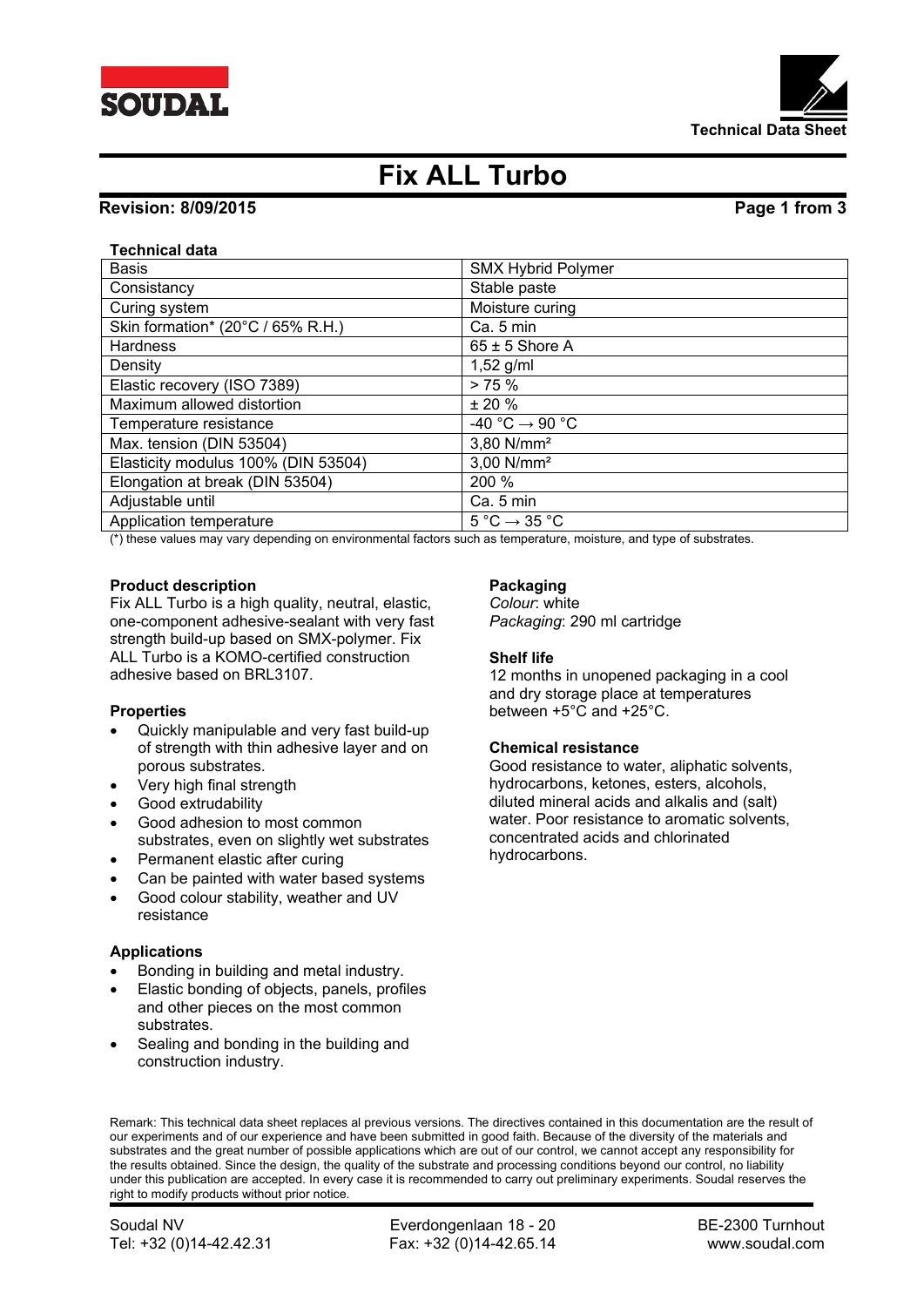



# **Fix ALL Turbo**

# **Revision: 8/09/2015 Page 2 from 3**

# **Substrates**

*Substrates*: all usual building substrates, treated wood, aluminium, natural stone, plastics, ...

*Nature*: clean, free of dust and grease. *Surface preparation*: Porous surfaces in water loaded applications should be primed with Primer 150. All smooth surfaces can be treated with Surface Activator.

Fix ALL Turbo has been tested on the following metal surfaces: steel, AlMgSi1, brass, electrolytic galvanised steel, AlCuMg1, flame galvanised steel, AlMg3 and steel ST1403. Fix ALL Turbo also has a good adhesion on plastics: polystyrene, polycarbonate (Makrolon®), PVC, ABS, polyamide, PMMA, fiberglass reinforced epoxy, polyester. While producing plastics very often releasing agents, processing aids and other protective agents (like protection foil) are used. These should be removed prior to bonding. For optimum adhesion the use of Surface Activator is recommended. NOTICE: bonding plastics like PMMA (e.g. Plexi® glass), polycarbonate (e.g. Makrolon® or Lexan®) in stress loaded applications can give rise to stress cracking and crazing in these substrates. The use of Fix ALL Turbo is not recommended in these applications. There is no adhesion on PE, PP, PTFE (Teflon®) and bituminous substrates. We recommend a preliminary compatibility test.

# **Application method**

*Application method*: Apply the adhesive by means a caulking gun in uniform adhesive strips or dots (every 15 cm) on one of the substrates. Always apply an adhesive dot or strip on the corner and edges of panels. Bond the substrate and tamp with a rubber hammer. If necessary, support the bonded materials. The adhesive is hand tight after 20 min and can be loaded after 3 hours.

*Cleaning*: With Fix ALL Cleaner immediately after use. Cured Fix ALL Turbo can only be removed mechanically.

*Finishing*: With a soapy solution or Soudal Finishing Solution before skinning. *Repair*: With the same material

# **Health- and Safety Recommendations**

Take the usual labour hygiene into account. Consult label for more information.

# **Remarks**

- Fix ALL Turbo is paintable with most waterbased paints, however due to the large number of paints and varnishes available we strongly suggest a compatibility test before appication.
- The drying time of alkyd resin based paints may increase.
- Fix ALL Turbo can not be used as a glazing sealant.
- Not suitable for bonding aquariums.
- Fix ALL Turbo can be used for bonding of natural stone, but it cannot be used as a joint sealant on this type of surface. Fix ALL Turbo can therefore only be used on the bottom of natural stone tiles.
- When applying, make sure not to spill any sealant on the surface of materials.

### **Standards**

 NL: KOMO certificate Nr. 33275 construction adhesive based on BRL3107.

Remark: This technical data sheet replaces al previous versions. The directives contained in this documentation are the result of our experiments and of our experience and have been submitted in good faith. Because of the diversity of the materials and substrates and the great number of possible applications which are out of our control, we cannot accept any responsibility for the results obtained. Since the design, the quality of the substrate and processing conditions beyond our control, no liability under this publication are accepted. In every case it is recommended to carry out preliminary experiments. Soudal reserves the right to modify products without prior notice.